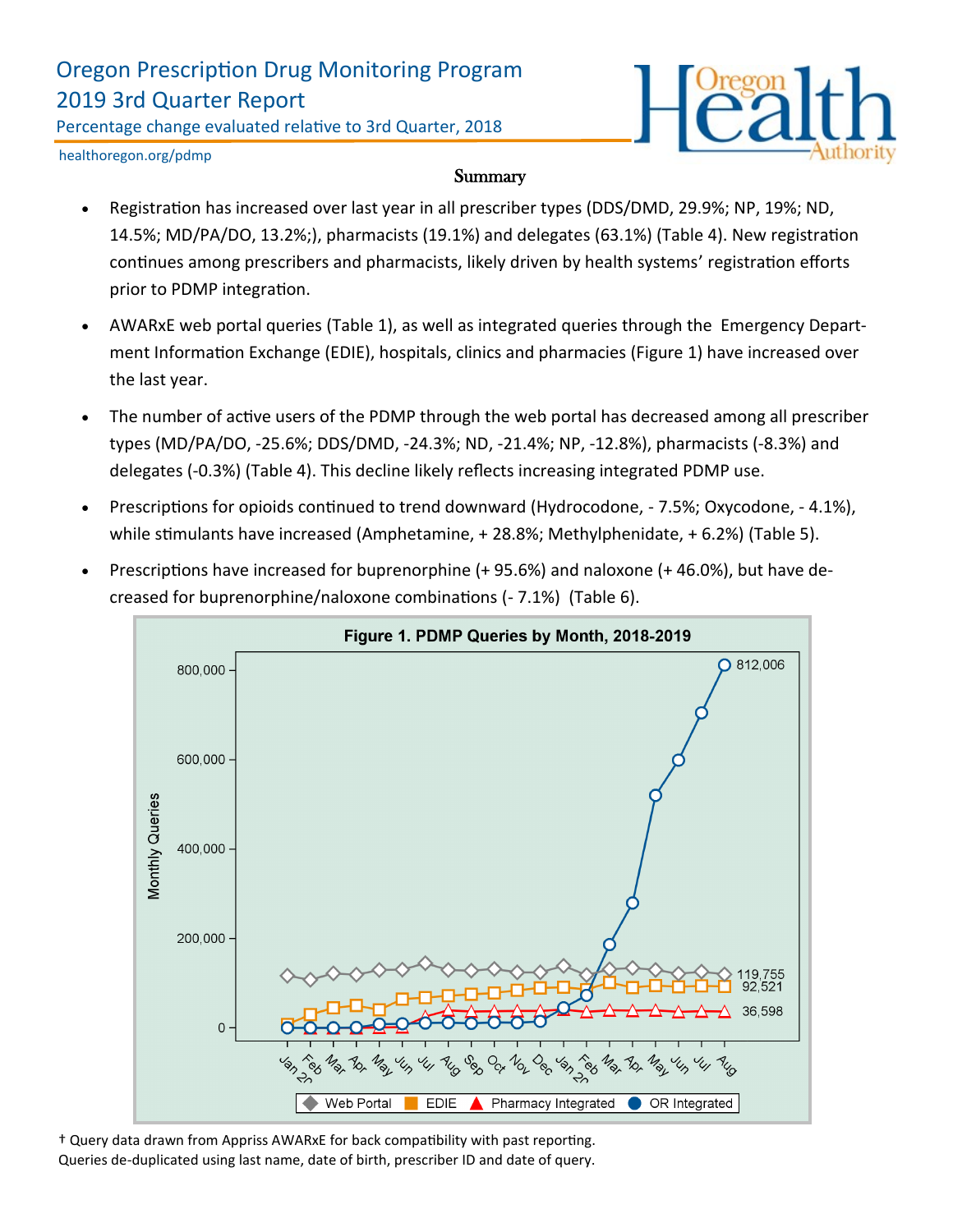

healthoregon.org/pdmp

#### Table 1. Web Portal Summary Statistics: July - September, 2019

| <b>Measure</b>              | Count   | % Change* |
|-----------------------------|---------|-----------|
| Queries +                   | 245,384 | $-39.5%$  |
| <b>Healthcare providers</b> | 63,078  | $-37.2%$  |
| <b>Pharmacies</b>           | 72,119  | $-51.6%$  |
| <b>Delegates</b>            | 110,097 | $-28.6%$  |

- Web portal queries have decreased by 39.5% from the same quarter last year.
- Decline in queries is greatest among pharmacists (51.6%) followed by health care providers (37.2%) delegates (28.6%).
- Decrease in web portal numbers may reflect expansion of PDMP integration and increasing use of integrated query through health information technology (HIT) by prescribers and pharmacists in Oregon (Figure 1).

| <b>Measure</b>                | Count |  |
|-------------------------------|-------|--|
| <b>Special Requests Total</b> | 118   |  |
| <b>Patient Records</b>        | 12    |  |
| <b>Healthcare Board</b>       | 94    |  |
| <b>Law Enforcement</b>        | 12    |  |

Table 2. Special Requests: July - September, 2019

- 118 special requests were received and processed by PDMP staff.
- Healthcare boards were the most frequent originators of these requests followed by patients and law enforcement.

<sup>\*</sup> Percentage change figures evaluated relative to the same time period during the prior year.

<sup>†</sup> Query data drawn from Appriss AWARxE for back compatibility with past reporting.

Queries de-duplicated using last name, date of birth, prescriber ID and date of query.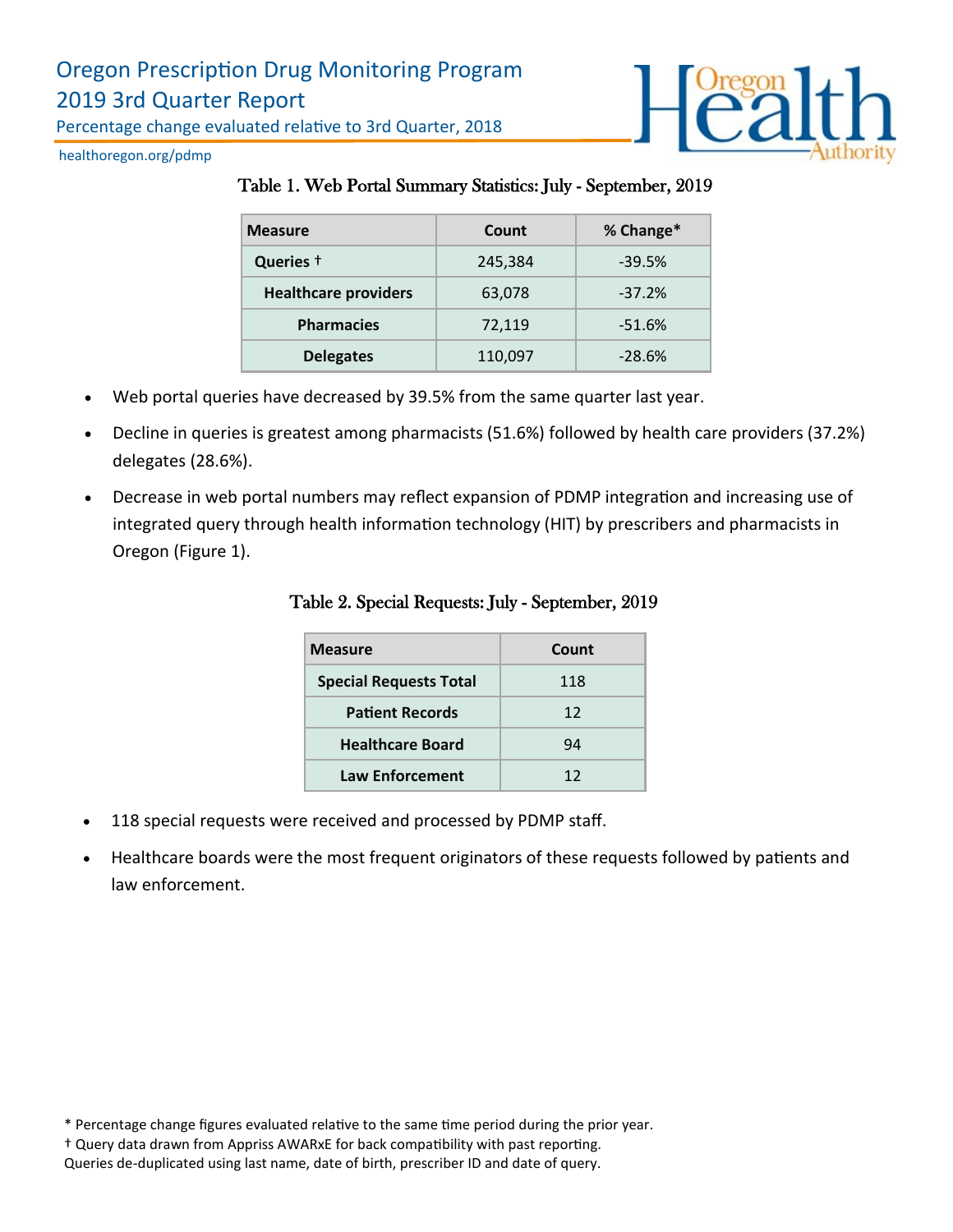

healthoregon.org/pdmp

# Table 3. PDMP Enrollment and System Use: July - September, 2019

|                           | <b>Prescribers</b> | Enrolled        | Queried        |
|---------------------------|--------------------|-----------------|----------------|
| <b>All Prescribers</b>    | 17,406             | 15,103 / 86.8 % | 8,228 / 54.5 % |
| <b>Top 4K Prescribers</b> | 4,000              | 3,833 / 95.8 %  | 2,997 / 78.2 % |
| <b>Top 2K Prescribers</b> | 2,000              | 1,931 / 96.6 %  | 1,624/84.1%    |

- During the 3rd quarter of 2019 there were 17,406 prescribers who wrote prescriptions for controlled substances in Oregon.
- Registration for the PDMP has increased among all prescribers and especially among frequent prescribers reflecting the impact of mandatory registration.
- In quarter three 54.5% of enrolled prescribers queried the system; 78.2% of the top 4,000 prescribers; 84.1% of the top 2,000 prescribers.

| <b>Discipline</b> | <b>Total User</b><br><b>Accounts</b> | % Change* | <b>Active Users</b> + | % Change* | <b>Average Queries</b><br>per User <sup>++</sup> |
|-------------------|--------------------------------------|-----------|-----------------------|-----------|--------------------------------------------------|
| MD/PA/DO          | 17,930                               | 13.2%     | 2,318                 | $-25.6%$  | 185                                              |
| <b>Delegates</b>  | 3,858                                | 63.1%     | 2,286                 | $-0.3%$   | 460                                              |
| NP/CNS-PP         | 3,778                                | 19.0%     | 918                   | $-12.8%$  | 199                                              |
| <b>RPh</b>        | 3,624                                | 19.1%     | 1,741                 | $-8.3%$   | 481                                              |
| <b>DDS/DMD</b>    | 2,910                                | 29.9%     | 380                   | $-24.3%$  | 60                                               |
| <b>ND</b>         | 560                                  | 14.5%     | 121                   | $-21.4%$  | 90                                               |

### Table 4. PDMP Query by User Group: July - September, 2019

- PDMP registration has increased among all prescriber groups, pharmacists and delegates.
- The number of registered users actively querying the PDMP through the web portal decreased relative to the same quarter last year.
- Patterns of registration and use are likely driven by state mandated PDMP registration for prescribers and HIT integration efforts undertaken by health care systems.

<sup>\*</sup> Percentage change figures evaluated relative to the same time period during the prior year.

<sup>±</sup> Users that have submitted a query this quarter.

<sup>†</sup> Query data drawn from Appriss AWARxE for back compatibility with past reporting.

Queries de-duplicated using last name, date of birth, prescriber ID and date of query.